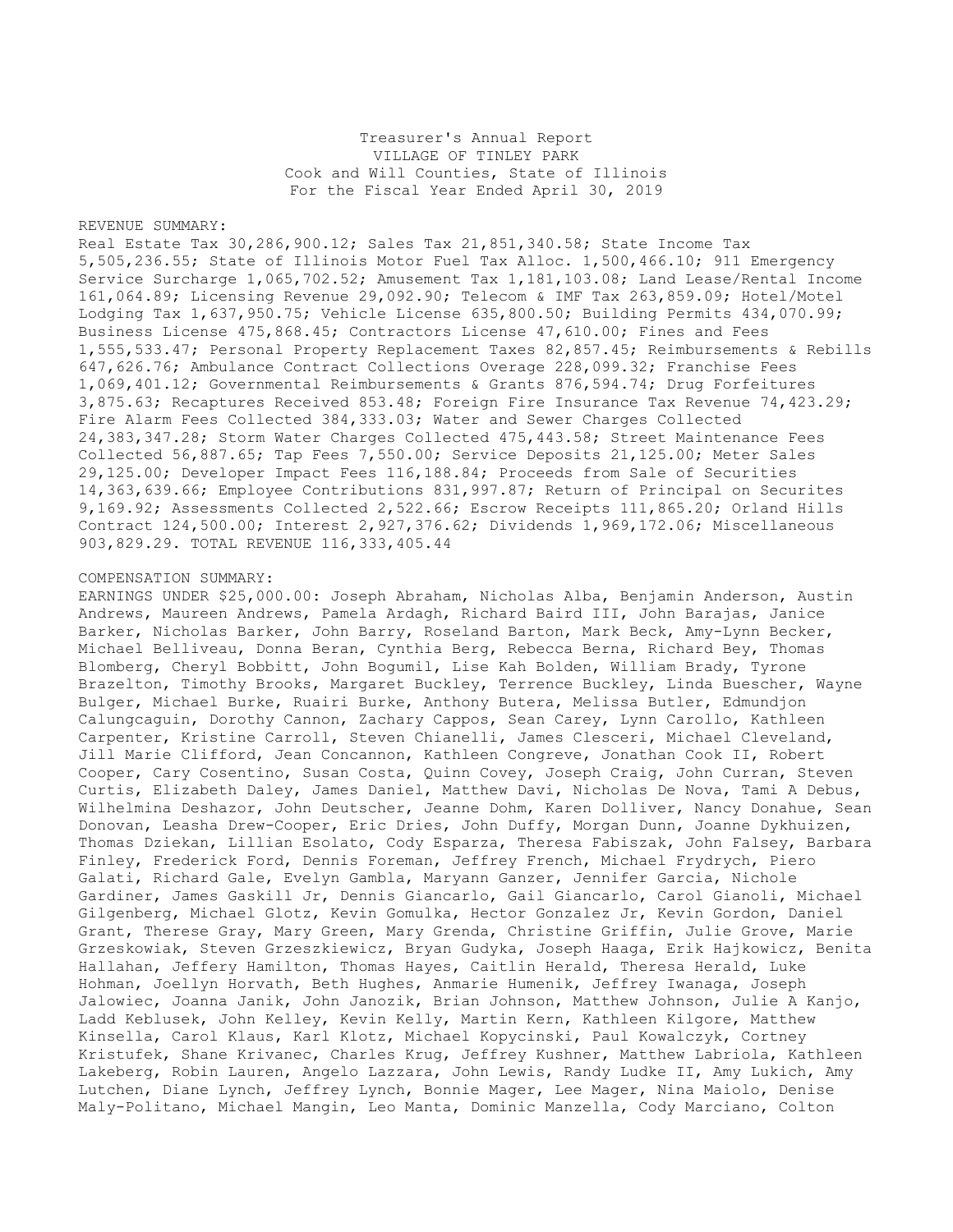Marks, Chase Marshall, Kevin Mc Carthy, Joshua Mc Ginnis, Michael Mc Grail, Donald Mc Kay, Dawndria Mercado, Janice Michalec, Alec Mikes, Cassidy Mikrut, Raymond Mormann, Margaret Morris, Joseph Mosqueda, Tyler Muller, Thomas Mulqueeny Jr, William Murray Jr, Zachary Musil, John Nagle, Timothy Neal, Marilyn Nelson, Joseph O'Dette, Brett Oftedahl, Deeb Omari, Thomas D O'Sullivan, James Owczarski, Wilfredo Pacheco, Virginia Palmera, Karen Palys, Michael Pannitto, Ellen Parisi, Sean Peaslee, Stanley Pedziwiatr, Norman Pestlin, Julie Peterson, Pamela Potempa, Matthew Prusak, Todd Rabideau, Mark Rago, Cindy Rauch, Eileen Regan, Jennifer Renken, Connor Rich, William Richey, Anne Robison, Daniel Robison, Deborah Robson, Bradley Roemer, Jennifer Roney, Laura Rot, James Rygula, Gino Sanfilippo, Rebecca Scanlon, Alexandra Schmeckpeper, Jake Schutter, Donna Serafin, Eric Seyller, Leah Sherbondy, Samuel Signore, Susan Skoniecke, Daniel Slaboszewski, Dale Smith, Jennifer Smith, Nicholas Brian Smith, Joseph Smulevitz, Lois Socha, Carol Clark Soprych, Annette St John, Michael Stanton, Wayne Starkman, Jonathan Stone, Grace Suglich, Linda Sullivan, Joshua Swartzentruber, Benjamin Szafoni, Sandra Szczepaniak, Joshua Szymanek, Bradley Szymusiak, Renee Tanner, Mary Thies, Kristin Thirion, Jennifer Lynn Thomas, Christopher Tillson, Thomas Tonra Jr, Nicolas Triemstra, John Tucker, William Turner Jr, Heather Twomey, Roxane Tyssen, Laura Jean Uher, Karolina Urbas, Steven Uthe, Gianni Valsecchi, Mary Veldman, Alec Vichio, Pamela Volanti, Bryan Warja, Jerry Watts, Deborah Afton Way, John Werr, Kevin Werr, Leo Werr, Stephen Wingard, James Wooten, Robert Wyleta, Judith Wyman, Brian Younker, James Zajac, Laura Zalewski, Matthew Zanta, Ryan Zanta, Sharon Zavala. EARNINGS FROM \$25,000.00 TO \$49,999.99: David Adkins, Rakhshanda Ahmad, Wendy Babjak, Kyle Bailey, Barbara Balcerzak, Sharon Beauchamp, Lisa Beck, Barbara Bennett, Robert Beran, Timothy Best, Nicholas Bohlsen, David Bonarek, Mark Bulvan, Robert Buttala Jr, Joanne Carroll, Adam Casner, Kevin Chachakis, Mark Cotrano, Adam Culbertson, Yvette Curtis, Joann Cyborski, Joseph Daluga, Donald De Bias, Justin Dickey, Carol Dinaso, Thomas Donlan, Thomas Donnelly Jr, Maura Eaton, Timothy Ehlers, Logan Enright, John Erskine, Douglas Erwin, Jeremy Feinberg, Rosemarie Forto-Whitemiller, Shane Garren, Julie Gawrysiak, William Goossens, Joseph Greco, Jeffery Grigoletti, Arlene Hayes, Ralph Hilton Jr, Anyaetta Hoopes, Kristina Howard, Kanoah Hughes, Thomas Jalowiec, James Janda, Denise Jawor, Mary Joyce, Anthony M Kaim, Tiffany Kane, Linda Kelly Donovan, Gregory King, Joanne Konrath, Michael Kushner, Jennifer Lilly, Anthony Mazziotta, Daniel Mazziotta, Kathryn McCabe, Katherine McGinnis, Laura Memmesheimer, Michael Milazzo, Brian Millerick, Candice Morrison, James Murphy, Steven Neubauer, Christina Nunez, Timothy O'Hagan, Susan Pall, Kevin Palys, Terrence Parker, Lisa Patterson, Kimberly Quainter, Michael Quilty Jr, Danielle Radtke, Matthew Randall, Daniel Reda, Dennis Reilly, Paul Reyes, Robert Reynolds II, Shawn Richards, William Ringhofer, Eileen Rodger, Stanley Rodriguez, Vicki Sanchez, Sean Sarhage, Sarah Schroeder, Karen Schutt, Tracy Serafino, Cynthia Shervino, Amy Skau, Thomas Slepski, Walter Smart, Phillip Staros, Todd Swartzentruber, Allison Tugend, Mary Tyrus, Scott Udaykee, Jacob Vandenberg, Paula Wagener, Theresa Werr, Jonathan Wick, Lisa Wilamowski, Lynette Williams, Pamela Younker, Larry Zielinski, Robert Zimmer, Valerie Zulevic. EARNINGS FROM \$50,000.00 TO \$74,999.99: Douglas Alba, Anthony Andros, Joy Anhalt, Anthony Balzanto Jr, Amelia Bayer, Jerry W Behrens, Madeleine Belk, Karen Beran, Brian Borcherding, Ava Brescia, Bruce Broda, Michael Brown, Susan Busz, James Calomino, Thomas Cappos, Therese Chojnacki, Anthony DeAdam, Dominic DeMarchi, Graham Dostal, Perry Dubish, Bryan Duesing, Clifford Eaton, Alexander Emmanouilidis, James Emmett, Nicole Fabiszak, Beth Faulkner, Douglas Ferrini, Liam Fitzmaurice, Delynn Flannery, Christopher Frankenfield, Jason Freeman, Gerry Gabriel, Donna Gates, April Geigner, William Gomolka, Timothy Griffin, Lynn Heed, Scott Heim, Frances Heinemann, Kevin Hickey, Brian Hoogervorst, Kenneth Howard, Jacob Japcon, Eileen Keating, Terica Ketchum, Paul Klain, Stephen Klotz, Michael Kot, Erin Laudant, Hannah Lipman, Jennifer Lowe, Michael Maher, Peter Marianovich, Mary McCahill, Joseph McClellan, Jonathon Merrick, Lynn Mondry, Meryle Motz, Dina Navas, Steven Nemecek, Paul Neuman, James Nigro, Norbert Noel, Thomas J O'Sullivan, Diane Panfil, Clarice Pelczarski, Eric Peters, Michael Prainito, Cynthia Proffitt, Duane Pulchinski, Maryann Pyrzynski, Kerry Reed,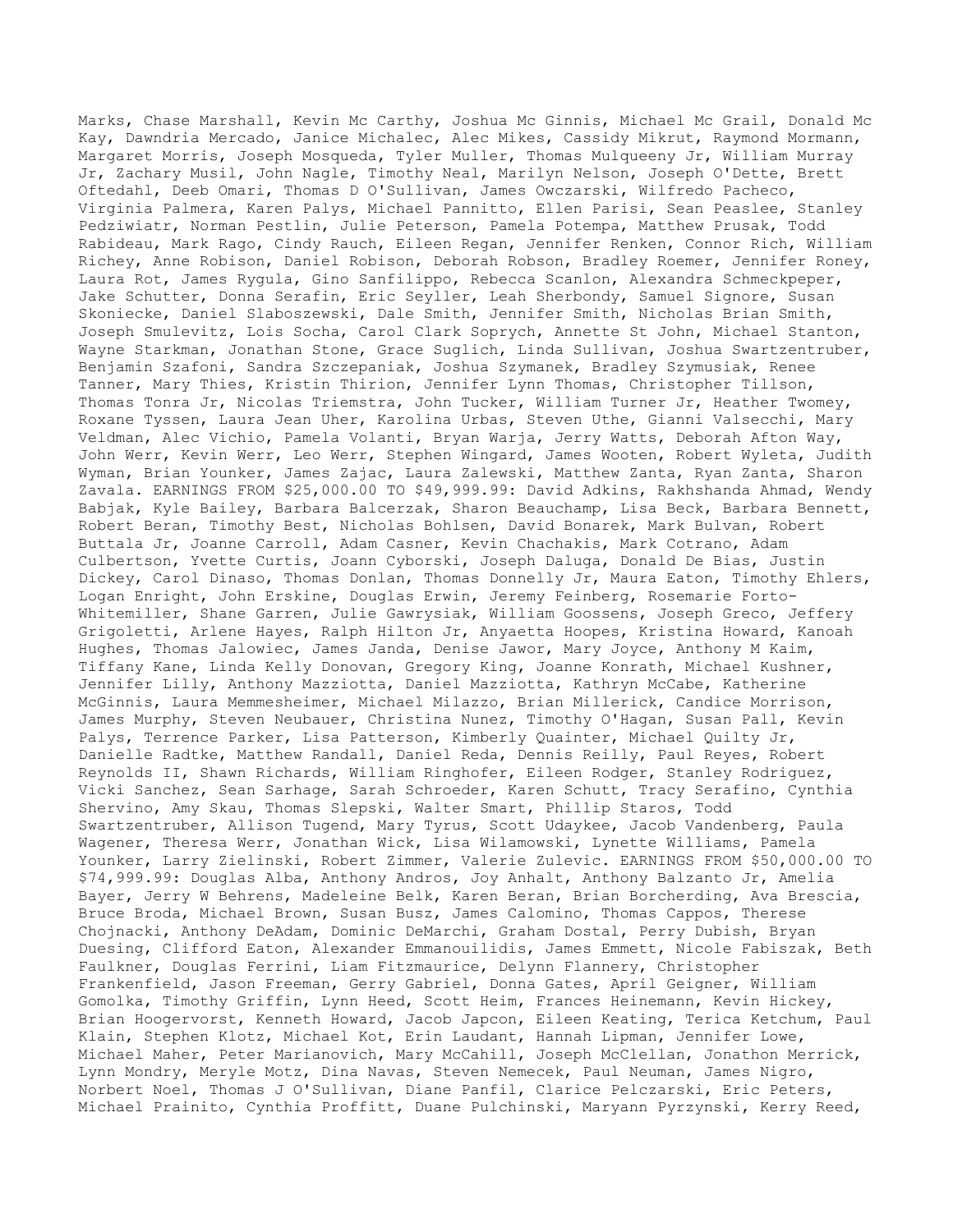Daniel Ritter, Erik Robbins, Norman Roney, Diane Rusch, Charles Russ, Roman Scislowicz, Patricia Sedorook, Robert Serafino, Sam Shervino, Robert Slikas, Rebecca Stocking, Chris Stube, Charles Tabler, Deborah Thirstrup, Heidi Twomey, Lisa Valley, Robert Vrastil, David Walker, Michael Wittman, Gary Yaksich, Connie Youpel, Pamela Yurko, Jason Zimbauer. EARNINGS FROM \$75,000.00 TO \$99,999.99: Michelle Anichini, Roger Barton, William Batsch, Alan Bechtel, Steven Bilka, Ryan Boling, Thomas Bondi, Michelle Boone, Jean Bruno, Elizabeth Calomino, Steven Carrabotta, Michael Chambers, William Couch, Derrick Czuchra, Bridget Dauksas-Roy, Colleen Fabiszak, Joseph Fitzpatrick, Claudette Flowers, Jane Flowers, William Gembara, Laura Godette, Robert Guest, Keith Harvey, Charles Hillgoth, Ralph Hilton, Matthew Himmelmann, Gregory Jakus, Eugene Klimek, John Konrath, Morris Laphen, Dennis Lindeman, Raymond Lloyd, Gene Lode, Terry Lusby Jr, Mark Magalski, Dennis Maleski, Patrick McCain, Michael McCullough, Michael McMahon, Charles Montgomery, Larry Nice, Michael O'Hern, David Peterson, Jonathan Popp, Kyle Robinson, Kenneth Roemer, Meghan Samaras, Andrew Scholz, Kevin Schultz, Victoria Sedorook, Malvi Shah, Donald Shanto, Edwin Spiewak, Michael Sposato, Kelly Sweeney, Melissa Sylvester, Steven Vaccaro, Vince Van Schouwen, John Waishwell, Matthew Walsh, Scott Wood, Martin Young. EARNINGS FROM \$100,000.00 TO \$124,999.99: Richard Adamski, Troy Barden, Samantha Bishop, John Boling, Thomas Boling, Kent Borden, Nicole Brazitis, Enrico Bruno, Catherine Casper, Kimberly Clarke, Stephen Clemmer, Jeffrey Cossidente, Kristopher Dunn, Mark Fabiszak, Donna Framke, Edward Fuja, David Galati, Sean Gawron, Ruth Gibson, William Grabs, TJ Grady, Jeffrey Graves, Timothy Graves, Steven Grossi, Michael Harmon Jr, Fadi Hasan, Kenneth Hill, Patrick Hoban, Kevin Horbaczewski, Ryan Hruby, Joseph Kocek, Lisa Kortum, Jason L'Amas, Amy Lange, Steve Lorendo, Allen Lorenzen, Timothy Luke, Denise Maiolo, Phillip Mitchell, Burton Montalbano, Kelly Mulqueeny, Vincent Murmann, Daniel O'Dwyer, Richard Porcaro, Danny Quinn, Jimmy Quinn, Scott Rains, William R Ringhofer, Daniel Riordan, Steven Roberts, Jaclyn Romanow, Rudy Rosillo, Justin Rzeszutko, Laura Sanchez, David Schmidt, Eileen Scholz, Jennifer Staley, Kyle Stambaugh, Jason Stoiner, Bryan Szymusiak, Michael Thomas, Anthony Trinidad, Heather Trinidad, Philip Valois, Jessica Waishwell, Colby Zemaitis, Michael Zonsius, Matthew Zylka. EARNINGS OVER \$125,000.00: Brad Bettenhausen, Bryan Bishop, John Bonarek, Melissa Bonarek, Russell Borrowdale, Christopher Butler, Anthony Campbell, Patrick Carr, Osamah Dajani, Roger Davisson, William Devine, Bob Diorio, David Dorian, Douglas Dwyer, Charles Faricelli, Jeffrey Jardine, Peterson Jennings, Kenneth Karczewski, Brian Krotser, Sonny London, Lorelei Mason, Zachary Middleton, Jonathan Mittelman, Frederick Mondt, David Niemeyer, Patrick O'Dwyer, Darren Persha, Timothy Poulos, Forest Reeder, Randall Rockaitis, Gregory Schmeckpeper, Robert Shervino, Patrick St John, Kenneth Strzelczyk, Keith Sullivan, Stanley Tencza, John Urbanski, Jose Vega Jr, Raymond Violetto Jr, Richard Wolff, Brian Wood, Kevin Workowski. Total Compensation \$ 31,527,269.43

## EXPENDITURE SUMMARY:

22nd Century Media LLC 6,286.08; 3M 6,163.64; A&A Attractions Inc 4,400.00; AT&T 27,876.56; Advanced Communications Inc 174,224.00; Advent Systems Inc 3,678.00; Aero Rubber Company Inc 9,684.00; Air One Equipment Inc 69,546.53; Airy's Inc 469,774.35; Albertsons/Safeway 6,046.73; Alexander Chemical Corp 5,627.00; All Star Fence & Coatings 24,898.00; Altorfer Industries Inc 2,740.86; Amazon.com 2,898.15; Amber Mechanical Contractors 14,346.50; American Holtzkraft Inc 9,147.88; American Legal Publication 4,101.50; American Water 717,379.41; Amerigas 3,524.79; Anderson Pump Service 22,207.92; Anthem Blue Cross Blue Shield 5,546.52; Apco International Inc 3,522.12; Apple Chevrolet 77,285.75; Aquamist Plumbing & Lawn Sprinkling Co Inc 50,677.17; ARC Illinois 6,495.00; Arthur J. Gallagher Risk Management Services Inc 10,348.00; Artistic Holiday Designs LLC 61,625.00; Atlas Putty Product Company 149,724.06; Aurelio's Pizza 3,714.32; Austin Tyler Construction LLC 688,526.19; Avepoint Inc 6,284.00; AVI Systems Inc 4,800.00; Axon Enterprise Inc 2,672.00; B&B Holiday Decorating LLC 59,807.62; B & H Photo Video Pro Audio 5,182.86; B & J Towing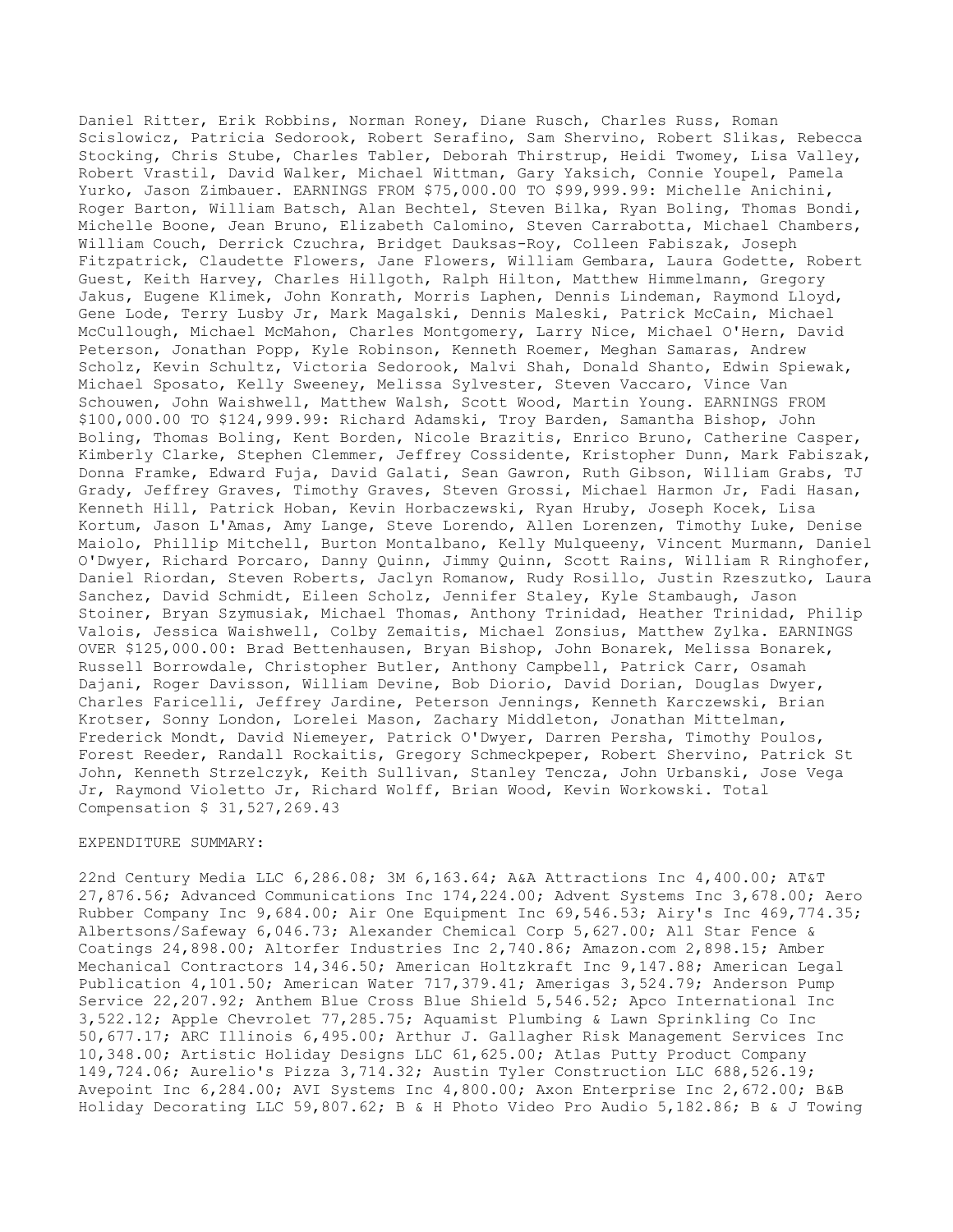And Auto Repair 2,555.50; B Allan Graphics 35,230.00; Backflow Solutions Inc 9,252.09; Baker & Taylor 184,526.73; Batteries Plus 6,296.83; Baxter & Woodman Inc 27,973.22; Beary Landscaping Inc 93,274.74; Bella Cain Inc 3,900.00; Best Buy Business Advantage 5,445.74; Best Technology Systems Inc 15,540.00; Bettenhausen Construction Serv 58,699.21; Beverly Environmental LLC 221,333.94; Beverly Snow And Ice Inc 428,890.00; BGL Landscape Inc 21,637.50; BKD,LLP 25,113.00; Black Dirt Inc 11,030.00; Blackstone Publishing 6,613.54; Blue Cross Blue Shield Of Illinois 43,572.50; Thomas Boling 30,487.50; John Bonarek 4,493.62; Bound Tree Medical LLC 9,373.64; Braniff Communications Inc 16,628.00; Brodart Co 59,335.29; Brook Electrical Distribution 3,881.88; Bruno's Tuckpointing Inc 12,795.00; Bullex Inc 29,099.00; Burton & Mayer Inc 7,766.00; Byte Sized Solutions LLC 4,282.50; C & M Pipe & Supply Co Inc 7,746.73; Call One 82,195.31; Cardno Inc 5,066.89; Carey's Heating & Air Conditioning Inc 7,319.00; Carlin-Moran Landscape Inc 120,290.75; Cartegraph Systems LLC 32,866.96; Case Lots Inc 17,200.72; Catching Fluidpower Inc 2,906.22; CCP Industries Inc 3,846.53; CCS Chicago Contractors Supply 5,280.40; CDS Office Technologies 58,567.00; CDW Government Inc 365,877.31; Ced/Efengee 43,790.35; Cellebrite Usa 6,594.00; Cengage Learning 40,727.14; Center Of Police Psychological Services 7,287.50; Center Point Large Print 2,853.78; Central Technology Inc 2,759.40; CFA Software Inc 9,586.70; Chandler Services 18,636.21; Chase Card Services 51,630.69; Chicago Office Products Co 6,422.67; Chicago Parts & Sounds LLC 34,114.80; Chicago Salt Company Inc 16,826.50; Chicago Southland Convention & Visitors Bureau 250,979.94; Chicago Street CCDD, LLC 2,800.00; Chicagoland Investigative Services 18,859.25; Chief Supply Corporation Inc 2,827.00; Children's Plus Inc 23,079.23; Christopher B.Burke Engineerng 209,918.18; Cintas Corporation 5,434.64; Circle K 15,000.00; Citrix Systems Inc 14,732.00; Clarence Davids & Company 36,260.00; Clowning Around Entertainment 4,229.50; College Of Dupage 4,825.00; Comcast Cable 25,933.00; Commonwealth Edison 298,031.73; Mary Concannon 119,034.50; Concept Seating Division 10,617.16; Connection 70,478.34; Conney Safety Products LLC 5,523.15; Conserv FS Inc 12,236.90; Consolidated Fleet Services Inc 5,521.20; Constellation Newenergy Inc 146,351.92; Construction Concepts of Illinois 34,287.41; Construction Specialties Inc 2,541.04; Cook Castle Assoc LLC 9,795.00; Cook County Treasurer 44,022.67; Core & Main LP 364,313.95; Core Integrated Marketing 2,548.86; Corrpro Companies 2,520.00; Cosmopolitan Bldg Serv Inc 38,577.00; Costar Realty Information 5,454.90; CR Schmidt Inc 6,380.00; Crash Champions LLC-Mokena 12,684.44; Creative Product Sourcing Inc 9,064.14; Crossmark Printing Inc 30,596.53; Cryder Enterprises Inc 42,704.00; Currie Motors 456,733.37; Cylinders Inc 4,054.46; D & B Power Associates Inc 28,622.00; D & H Lawn Irrigation Inc 3,494.98; D Construction 539,790.21; Rick Tariq Dandan 130,025.02; Danmar 8,774.00; DD Tinley Park LLC 644,520.01; Dearborn National 27,632.83; Dell Marketing LP 6,461.07; Denler Inc 125,239.92; Detailed Inspection Service 14,800.00; Devry Corporate Payments 12,722.00; Dewberry Architects Inc 5,719.69; Dex Media 34,143.95; Diamond Collision Center Inc 3,329.27; Dixon Engineering Inc 17,050.00; Dreamseats LLC 11,320.89; Drury Lane 2,688.41; Durkin Electric Co Inc 17,115.00; Dustcatchers Inc 6,589.91; Dyer Construction Company,Inc 845,289.63; Dynegy Energy Services LLC 258,010.13; Eagle Uniform Co Inc 6,948.36; Ebsco Information Services 18,066.18; Ecolab Pest Elimination Inc 7,418.54; Econics Innovations Inc 4,990.00; Edgewave 2,819.00; Ehlers 18,500.00; EJ Equipment Inc 87,483.31; EJ USA Inc 21,874.43; Element Graphics & Design Inc 20,449.48; Don Ellis dba Midwest Sounds 9,200.00; Emling Canvas Products 9,000.00; Entrust Inc 2,695.38; Envoy Data Corporation 4,133.00; Era Valdivia Contractors Inc 226,000.00; Erin Tuckpointing LLC 8,519.00; ESO Solutions Inc 10,345.00; ESRI 14,365.31; ETP Labs Inc 6,867.80; Evon's Trophies & Awards 7,416.42; F.H. Paschen, S.N. Nielsen & Assoc LLC 246,766.42; FE Moran Inc Mechanical Services 5,150.13; Farber Specialty Vehicles Inc 56,145.00; Farnsworth Group 8,196.50; FCA Realty LLC 325,310.00; Fence Masters Inc 3,910.00; FGM Architects 216,918.60; Fire Service Inc 14,363.58; First American Title Insurance Co. 148,474.64; First Midwest Bank 11,577.00; Fleet Safety Supply 10,289.14; Fleetpride 4,994.27; FMP 9,610.34; Force Enterprises 4,674.56; Forest View Farms 7,165.00; Foster & Foster Inc 7,897.00;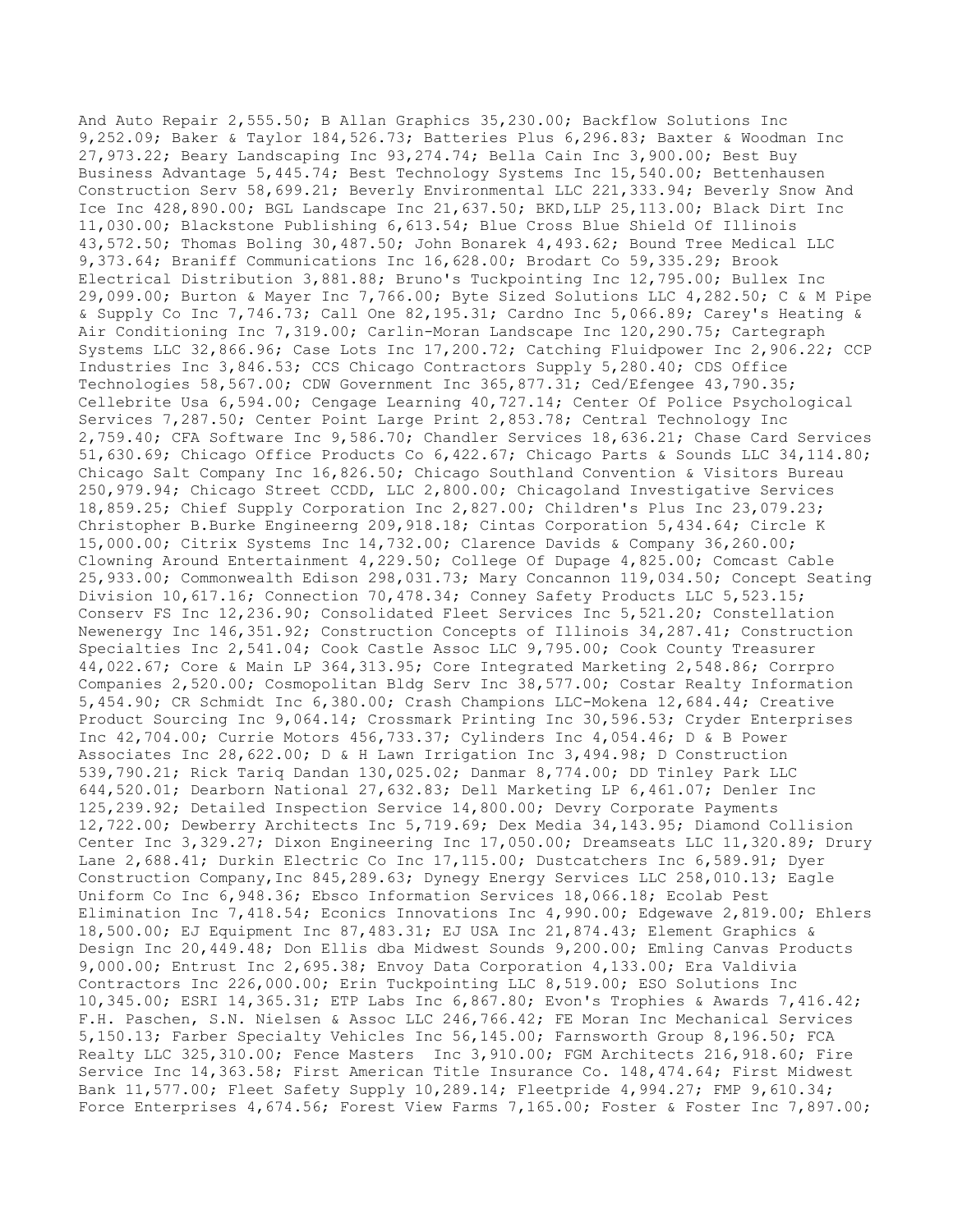Fountain Technologies Ltd 16,286.10; Fox Valley Fire & Safety Co 81,355.25; Frazier Concrete Inc 74,791.64; Fun Fun Fun DJ's 2,600.00; G. W. Berkheimer Co Inc 3,423.92; Gallagher Materials Inc 9,137.07; Gardiner Koch Weisberg & Wrona 6,975.00; Gator Chef Inc 3,214.50; Gecrb/Amazon 39,051.01; Geocon Professional Services 9,445.00; Gerard & Roberts Construction Inc 13,020.00; Giant Maintenance & Restoration Inc 9,770.00; GIS Consortium 3,508.85; Global Emergency Products Inc 125,938.08; Global Knowledge Training LLC 6,995.00; Go Parts Inc 3,167.58; Go Promotions 3,628.65; Government Consulting Services of Illinois 36,000.00; Govqa Inc 16,230.00; Govtempsusa LLC 208,836.34; Graf Tree Care Inc 4,970.00; Grainger 25,175.63; Grand Hyatt 3,896.16; Jeffrey Graves 2,747.62; Green Promoting LLC 13,981.81; Gumdrop Books 5,476.33; Hansen Door Inc 13,621.38; Harmon Jr, Michael 3,307.23; Hartigan & O'Connor PC 7,925.00; Healthcare Service Corporation 4,538,915.80; Heartsmart.com 6,225.00; Henricksen & Co Inc 3,785.46; Henry's House Of Decorated Apparel LLC 14,002.25; Hervas,Condon & Bersani PC 5,578.87; Hickory Creek Watershed 10,500.00; Hifi Events Inc 3,150.00; Hilti Inc 3,906.07; Holiday Creations Pro Inc 5,122.87; Home Depot 2,645.25; Homer Industries 3,625.00; HR Source 6,420.00; Hydroaire Service Inc 5,535.00; ICMA 16,782.40; Identity Automation LP 7,537.50; Illinois Counties Risk Management Trust 621,831.00; Illinois Department Of Employment Security 5,415.00; Illinois Dept. of Innovation & Technology 5,940.00; Illinois Library Association 2,630.00; Illinois Municipal League 4,220.00; Illinois Municipal Retirement Fund 2,117,724.28; Illinois State Treasurer 708,551.09; Illinois Tactical Officers Assn 4,830.00; Imaging Office Systems Inc 3,415.78; Imaging Systems Inc 17,665.87; Infogroup 11,714.00; Ingalls Development Foundation 5,000.00; Ingalls Occupational Medicine 24,808.00; Ingram Library Services 50,085.78; Insignia Stone & Tile 8,619.00; Insurance Program Managers Group 5,176.06; Integrity Sign Company 7,480.50; International Code Council Inc 7,985.50; Interstate Battery System 5,526.81; Iprojectsolutions LLC 13,850.00; Irish Castle Paving Inc 39,330.00; IRMA 372,887.36; Iroquois Paving Corp 676,530.51; Illinois Section American Water Works Assoc 2,597.00; J & J Newell Concrete Contractors Inc 303,042.63; J & L Doors Inc 8,729.38; J And R Sales And Service Inc 4,338.90; J S R Enterprises Inc 16,539.76; Jacobs Ladder LLC 11,685.00; Thomas A Jaconetty 3,482.00; JBR Inc dba Fundways Of Illinois Inc 8,008.00; John Tomassone's Brass From the Past 2,500.00; Joliet Suspension Inc 3,728.33; Julie Inc 8,560.21; Kaisercomm 11,420.00; Kane Mckenna & Associates Inc 11,275.00; Kards Inc 3,476.39; Kerestes Martin Assoc Inc 35,155.66; Kessler Masonry Group Inc 2,751.70; Kevron Printing & Mailing,Inc 6,081.00; Kiesler Police Supply 4,437.45; Kirby School District # 140 15,500.00; Klein Thorpe & Jenkins Ltd 16,106.34; Knickerbocker Roofing & Paving 4,250.00; Kozacky Weitzel Mcgrath PC 719,812.35; Kross Town Roofing And Siding LLC 4,825.00; Kurtz Ambulance Service Inc 759,719.52; Landscape Supply Inc 19,997.50; Lankford Construction Co 4,585.00; Leads Online LLC 3,688.00; Legat Architects 11,137.50; Lehigh Hanson 19,278.07; Leinenweber Baroni & Daffada 8,167.50; Lexipol, LLC 4,431.00; Liberty Creative Solutions Inc 22,576.58; Liberty Flag & Banner 2,588.00; Lighting Solutions Of Illinois 126,259.00; Lindco Equipment Sales Inc 5,826.33; Linkedin Corporation 13,125.00; Libraries of Illinois Risk Agency 28,856.00; Logical Technical Services 141,891.55; M Cornerstone Const LLC 9,425.00; M F Construction 2,503.43; M J Works Hose & Fitting LLC 2,796.56; M Cooper Winsupply Co 3,546.63; M.E.Simpson Company Inc 126,165.01; Mac Tools Distributor 6,775.93; Maggie Speaks Inc 3,150.00; Magnet Forensics Usa Inc 18,590.00; Maintstar Inc 50,000.00; Map Automotive Of Chicago 7,099.63; Mar-Lynn Furniture & Kitchen 10,990.00; Martin Implement 46,516.50; Martin Leasing Inc 2,985.00; Martin Whalen O.S. Inc 111, 230.22; Master Auto Supply Ltd 10, 934.07; Master Fence Inc 13,624.00; Meade Electric Company Inc 196,186.50; Meilahn Manufacturing Co 7,550.00; Menards 78,889.06; Meridian IT Inc 54,023.14; Mesirow Insurance Services Inc 44,522.33; Metro Power Inc 27,487.06; Metropolitan Industries Inc 3,217.52; Metropolitan Mayors Caucus 2,551.64; Metropolitan Water Reclamation District Of Greater Chicago 819,746.44; Microsystems Inc 18,090.13; Micro-Tel Inc 2,689.00; Mid Continent Construction Co 502,554.80; Midamerican Technology Inc 5,705.00; Midwest Air Pro 3,028.42; Midwest Office Interiors 4,541.06; Midwest Tape 32,592.88; Midwest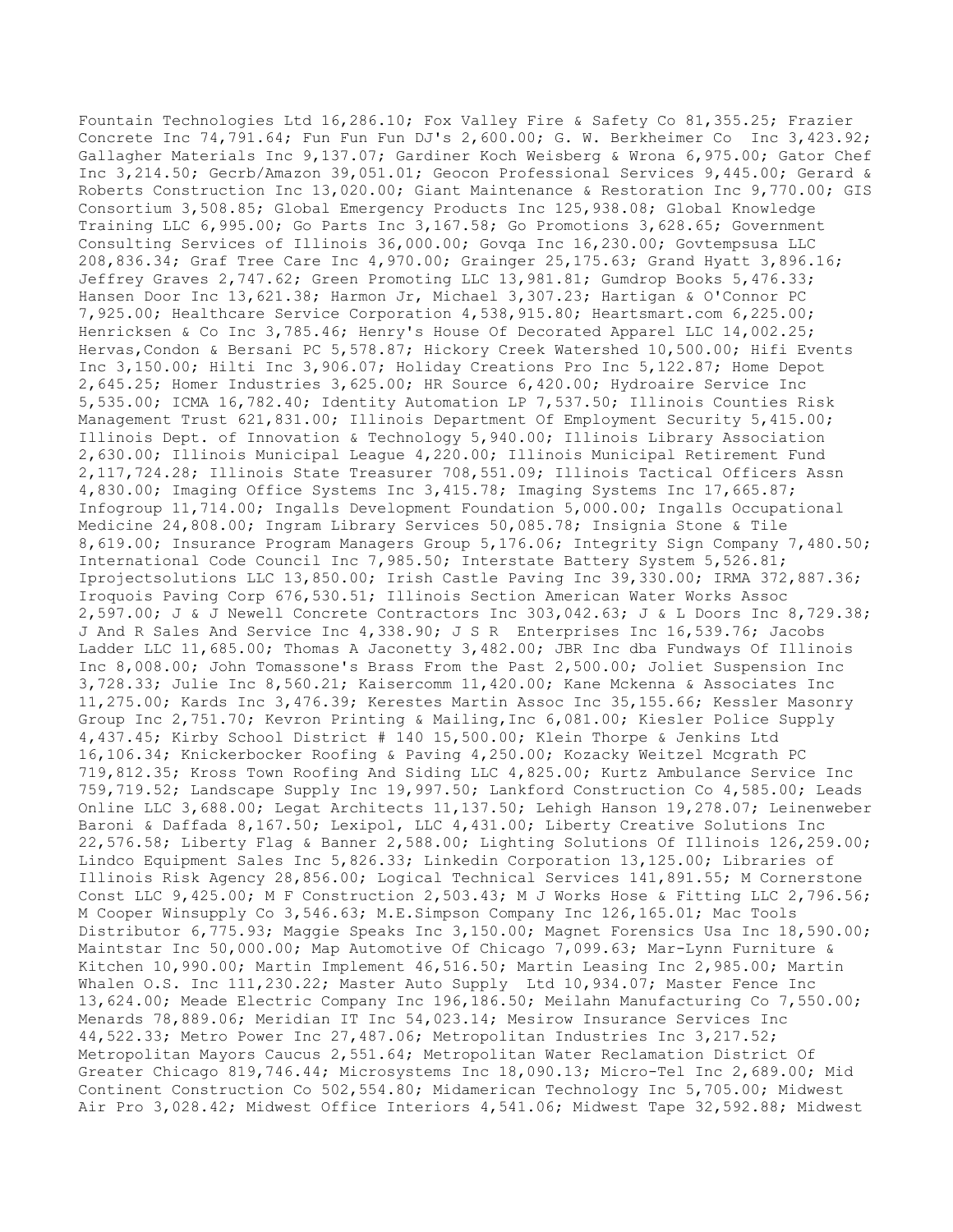Transit Equipment Inc 69,423.35; Mokena Fire Protection District 3,618.12; Frederick Mondt 2,844.83; Monroe Truck Equipment Inc 18,764.05; Montana & Welch LLC 18,817.50; Moraine Valley Community College 2,616.00; Morgan Birge & Assoc Inc 31,862.70; Morningstar 3,971.00; Morton Salt Inc 452,609.78; Mr. Davids Flooring Int'l LLC 8,081.00; MSAB Inc 3,250.00; MSC Industrial Supply Co 15,815.96; Municipal GIS Partners Inc 200,024.80; Municipal Serv. Consulting Inc 331,971.00; Murphy & Miller Inc 107,495.13; MVP Fire Systems Inc 5,555.00; Neofunds By Neopost 4,292.82; Newsbank Inc 9,746.00; Nicor 69,294.58; David Niemeyer 2,932.38; North East Multi-Reg Training 12,355.00; Northeastern Illinois Regional Crime Laboratory 78,596.00; Northern Illinois University 35,077.00; Northwestern University Center for Public Safety 15,250.00; Nuway Disposal Service Inc 32,426.74; Officeteam 34,592.59; Michael E. O'Hern 8,581.11; Ollis Book Corporation 5,430.95; Omnitrend 4,399.00; Onsite Communications Usa Inc 78,108.62; Onsolve LLC 16,500.00; Open Edge 66,664.05; Orion Safety Products 10,179.13; Orland Toyota 15,882.46; Otis Elevator Company 4,509.12; Overdrive Inc 37,707.75; P&G Keene Electrical Rebuilders Inc 3,070.22; P.A.W.S. 11,269.00; P.T. Ferro Construction Compan 2,504,608.32; Pace Systems Inc 117,942.33; Panduit Corporation 72,219.00; Park Ace Hardware 21,187.61; Partytime Hdo-Operations LLC 21,418.00; Patten Industries Inc 2,662.37; Peterson Johnson & Murray Chicago LLC 793,770.67; Pierce Manufacturing Inc 5,199.25; Pitney Bowes Inc 2,588.53; Pitney Bowes Purchase Power 27,973.14; James Pitt 2,925.00; Pizzo & Associates Ltd 13,485.00; Polonia Banquets,Inc 4,266.50; Pomp's Tire Service Inc 39,892.57; Porter Lee Corporation 5,611.79; Power Equipment Leasing Co 8,777.35; Praxair Distribution Inc 2,863.80; Precision Cartridge Inc 4,665.00; Professional National Title Network Inc 4,725.00; Promo Answers Inc 2,755.30; Promos 911 Inc 4,550.80; Proquest 19,264.80; Proshred Security 2,721.00; Pro-Tech Security Sales 23,267.75; Quill Corporation 4,033.58; R & P Carriages 15,474.00; R.C.Wegman Construction Co 18,940.00; Scott Rains 2,561.27; Ray O'Herron Co Inc 51,770.91; RBT Industries LLC 46,195.24; Reaching Across Illinois Library System 39,448.50; Record A Hit 3,070.00; Recorded Books LLC 13,778.68; Forest Reeder 4,175.37; Reladyne Mid-Town Acquisition LLC 12,027.03; Reliable Fire Equipment 4,009.45; Revize LLC 6,500.00; Rizza Buick GMC Cadillac Inc 80,484.67; Roadsafe-Traffic Systems Inc 4,117.50; Robinson Engineering Co Ltd 1,179,305.13; Romeoville Fire Academy 8,025.00; Roy Zenere Trucking & Excavating Inc 110,136.56; Rubino's Italian Imports 3,333.23; Rush Truck Centers 15,594.33; Ryan Electrical Services Inc 10,650.00; Rydin Decal 8,804.00; S B Friedman & Company 15,347.83; Safety Kleen 2,599.84; Salina's Pasta & Pizza Inc 10,924.11; Sam's Club 8,870.84; Sam's Club Direct 36,889.53; Saunoris 7,396.45; Sawyer Falduto Asset Management LLC 122,493.00; Schaaf Equipment Co Inc 8,115.80; Schaaf Window Co 6,229.20; Service Sanitation Inc 16,041.63; Sexton Properties R.P. LLC 3,947.40; Sharp Mill Graphics Inc 3,066.14; Showcases 6,716.82; Sicalco Ltd. 5,635.20; Side Street American Tavern 3,262.46; Sikich LLP 50,225.00; Simon Plumbing Inc 4,000.00; Site Design Group Ltd 222,616.39; South Suburban Mayors & Managers Assoc 43,882.40; Southwest Airlines 5,224.48; Speedway LLC 2,700.00; Spok Inc 3,833.75; Springfield Service Corp 15,835.47; Stalker Radar 12,370.00; Standard Equipment Company 291,359.34; Stanley Access Technologies 11,058.65; Staples Credit Plan 33,485.67; Steiner Electric Company 15,343.48; Stephen A. Laser Associates 31,800.00; Sternberg Lighting Inc 81,306.00; Suburban Laboratories Inc 2,870.00; Superion LLC 219,468.27; Superior Pumping Services LLC 126,209.70; Suples Ltd Inc 5,814.00; Sutton Ford Inc/Fleet Sales 84,550.82; Swan 52,908.25; Tapco 17,071.50; Targetsolutions Learning LLC 14,480.96; Ted's Greenhouse Inc 88,289.36; Telcom Innovations Group LLC 357,590.27; Temperature Equipment Corp 459,019.14; Stanley Tencza 7,691.47; The Brewer Company 6,577.15; The Gorman Group Ltd 5,450.00; The John Marshall Law School 4,000.00; The Lakota Group Inc 122,640.97; The Locker Shop 29,634.00; The Right Stuff Entertainment 2,520.00; The Trolley Car & Bus Company 3,090.00; Theodore Polygraph Service 3,500.00; Third District Fire Chief Assn 7,601.00; Thompson Elevator Inspection Service Inc 17,962.00; Thomson Reuters 5,610.57; Thornton Equipment Services 39,991.00; Thyssenkrupp Elevator Corp 4,961.44; Tierra Environmental 2,850.00; Tinley Park Park District 64,023.94; Tinley Park Historical Society